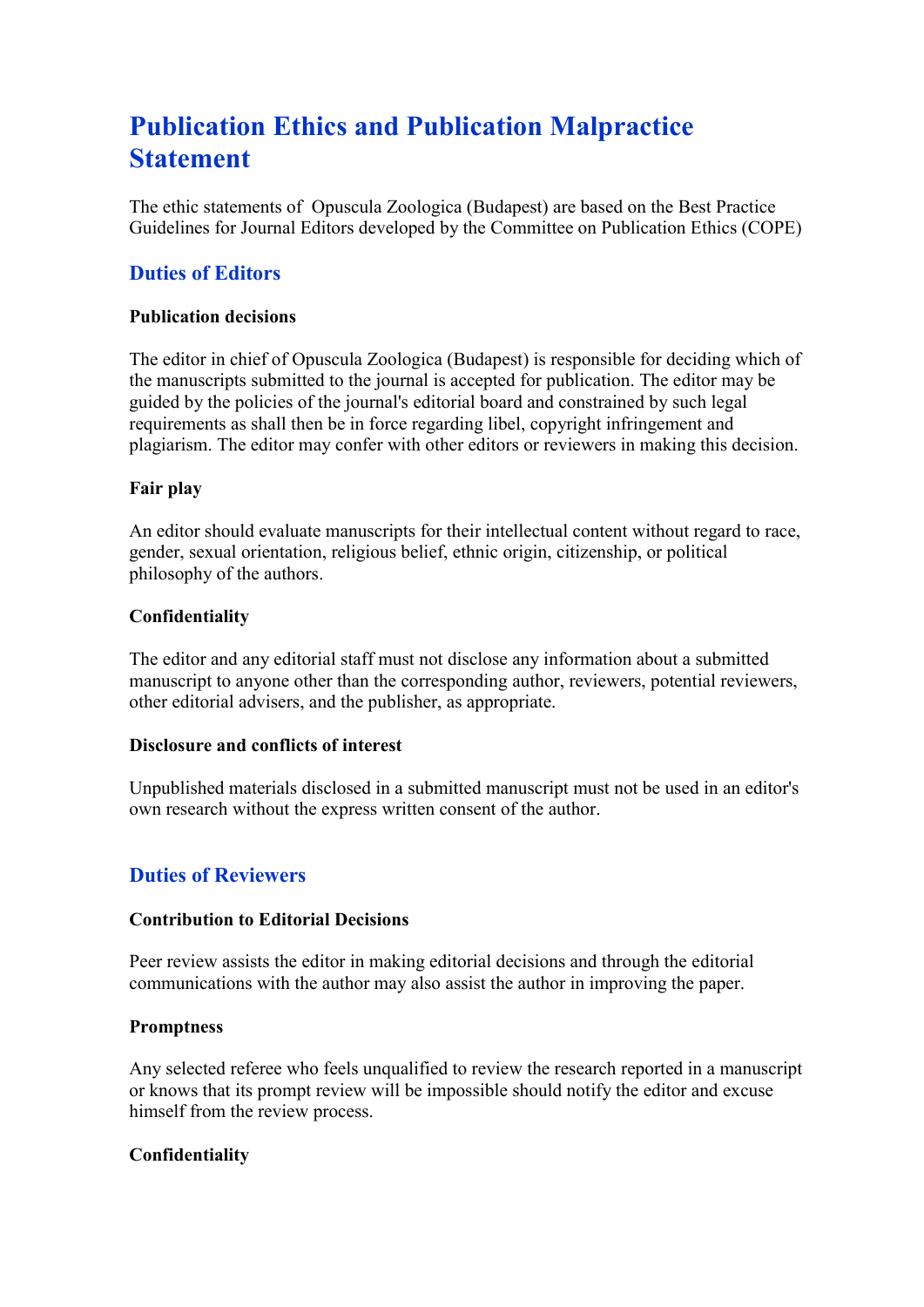Any manuscripts received for review must be treated as confidential documents. They must not be shown to or discussed with others except as authorized by the editor.

#### **Standards of Objectivity**

Reviews should be conducted objectively. Personal criticism of the author is inappropriate. Referees should express their views clearly with supporting arguments.

#### **Acknowledgement of Sources**

Reviewers should identify relevant published work that has not been cited by the authors. Any statement that an observation, derivation, or argument had been previously reported should be accompanied by the relevant citation. A reviewer should also call to the editor's attention any substantial similarity or overlap between the manuscript under consideration and any other published paper of which they have personal knowledge.

#### **Disclosure and Conflict of Interest**

Privileged information or ideas obtained through peer review must be kept confidential and not used for personal advantage. Reviewers should not consider manuscripts in which they have conflicts of interest resulting from competitive, collaborative, or other relationships or connections with any of the authors, companies, or institutions connected to the papers.

# **Duties of Authors**

## **Reporting standards**

Authors of reports of original research should present an accurate account of the work performed as well as an objective discussion of its significance. Underlying data should be represented accurately in the paper. A paper should contain sufficient detail and references to permit others to replicate the work. Fraudulent or knowingly inaccurate statements constitute unethical behavior and are unacceptable.

# **Data Access and Retention**

Authors are asked to provide the raw data in connection with a paper for editorial review, and should be prepared to provide public access to such data and should in any event be prepared to retain such data for a reasonable time after publication.

# **Originality and Plagiarism**

Authors should ensure that submitted work is original and has not been published elsewhere in any language, and if the authors have used the work and/or words of others that this has been appropriately cited or quoted.

Applicable copyright laws and conventions should be followed. Copyright material (e.g. tables, figures or extensive quotations) should be reproduced only with appropriate permission and acknowledgement.

# **Multiple, Redundant or Concurrent Publication**